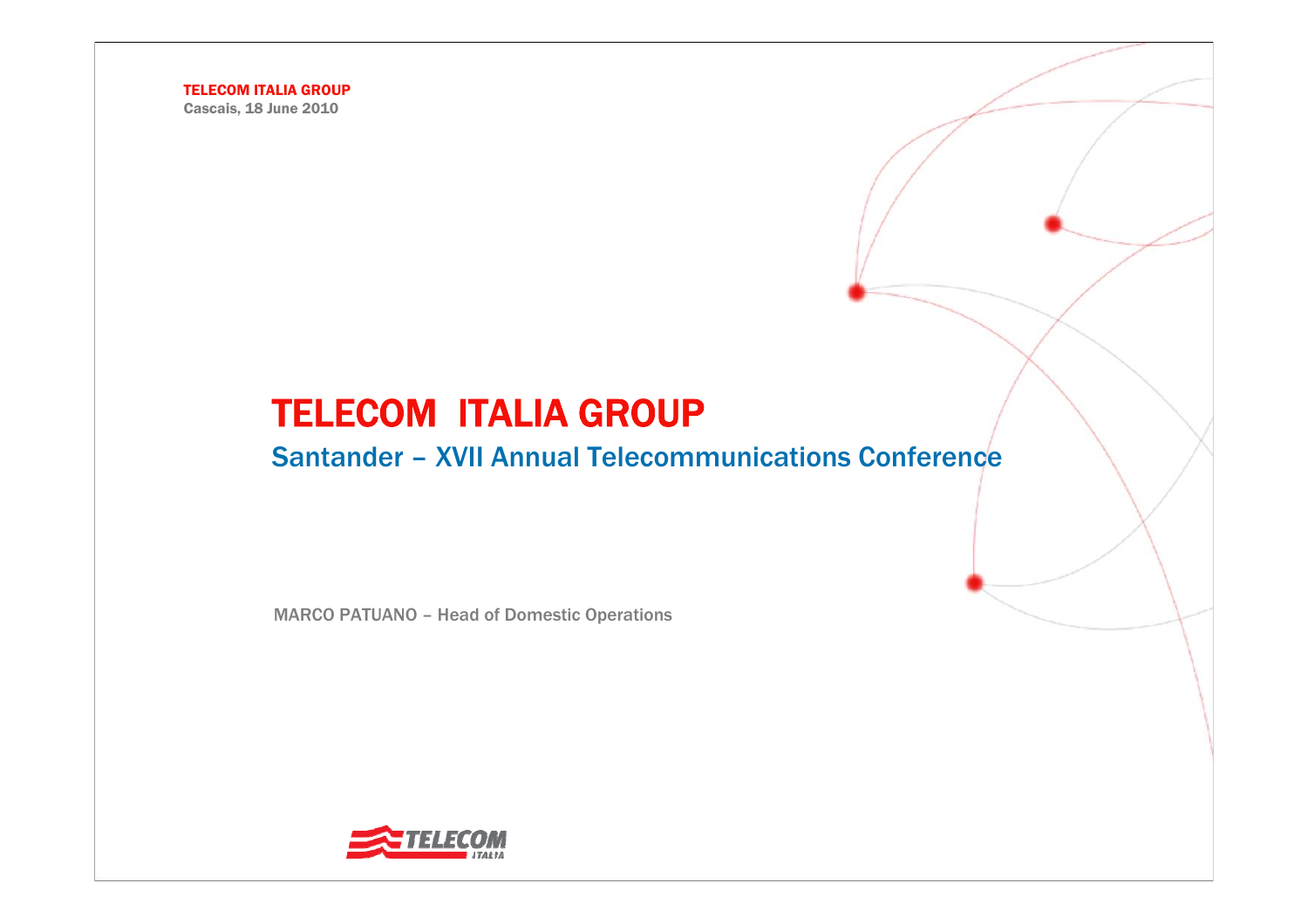## Safe Harbour

These presentations contain statements that constitute forward-looking statements within the meaning of the Private Securities Litigation Reform Act of 1995. These statements appear in a number of places in this presentation and include statements regarding the intent, belief or current expectations of the customer base, estimates regarding future growth in the different business lines and the global business, market share, financial results and other aspects of the activities and situation relating to the Company and the Group.

Such forward looking statements are not guarantees of future performance and involve risks and uncertainties, and actual results may differ materially from those projected or implied in the forward looking statements as a result of various factors.

Forward-looking information is based on certain key assumptions which we believe to be reasonable as of the date hereof, but forward looking information by its nature involves risks and uncertainties, which are outside our control, and could significantly affect expected results.

Analysts are cautioned not to place undue reliance on those forward looking statements, which speak only as of the date of this presentation. Telecom Italia S.p.A. undertakes no obligation to release publicly the results of any revisions to these forward looking statements which may be made to reflect events and circumstances after the date of this presentation, including, without limitation, changes in Telecom Italia S.p.A. business or acquisition strategy or planned capital expenditures or to reflect the occurrence of unanticipated events. Analysts and investors are encouraged to consult the Company's Annual Report on Form 20-F as well as periodic filings made on Form 6- K, which are on file with the United States Securities and Exchange Commission.

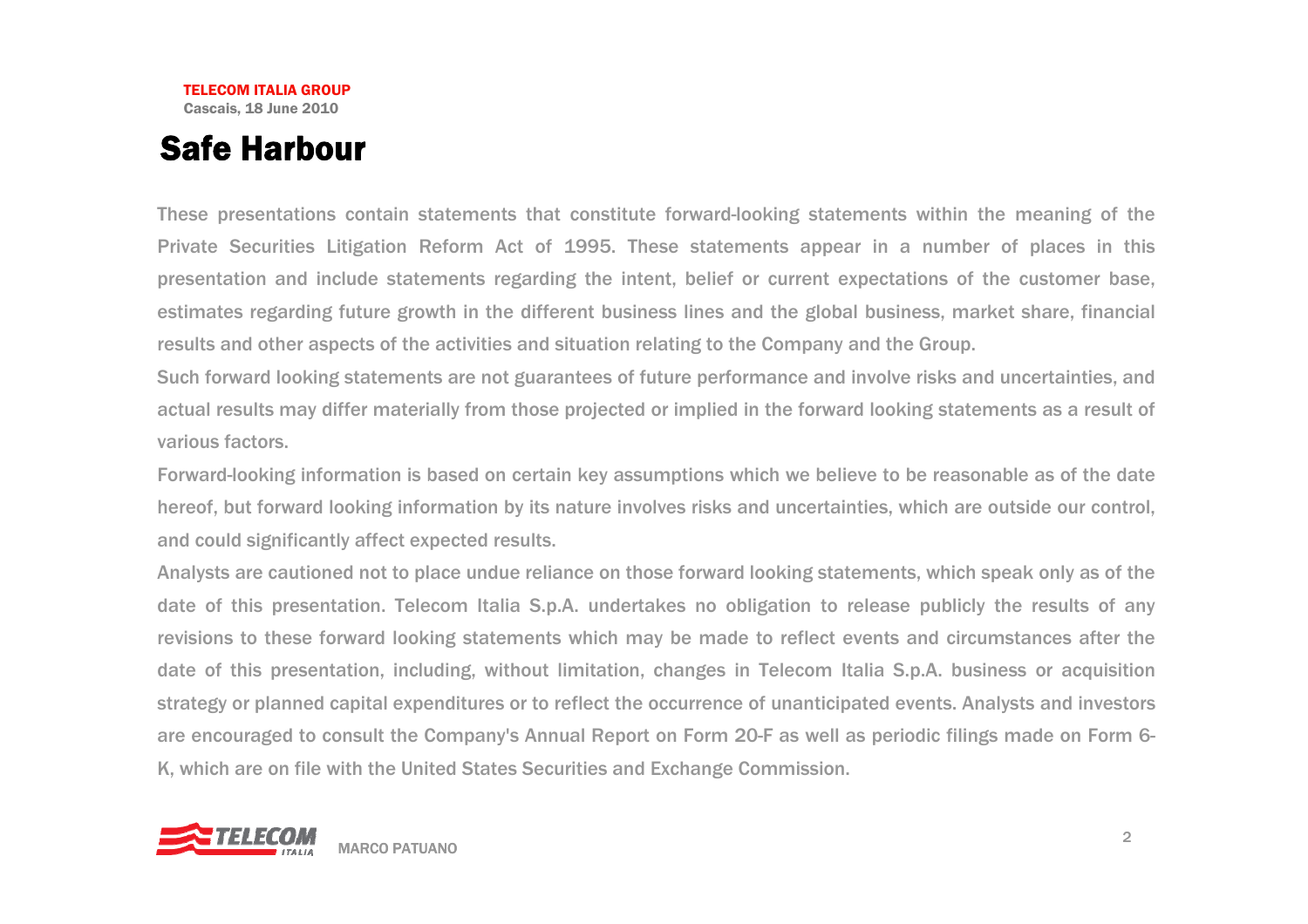

▶ Domestic Repositioning Path

- **Mobile Business**
- ▶ Fixed Business
- ▶ Focus on Sales Channel Restructuring

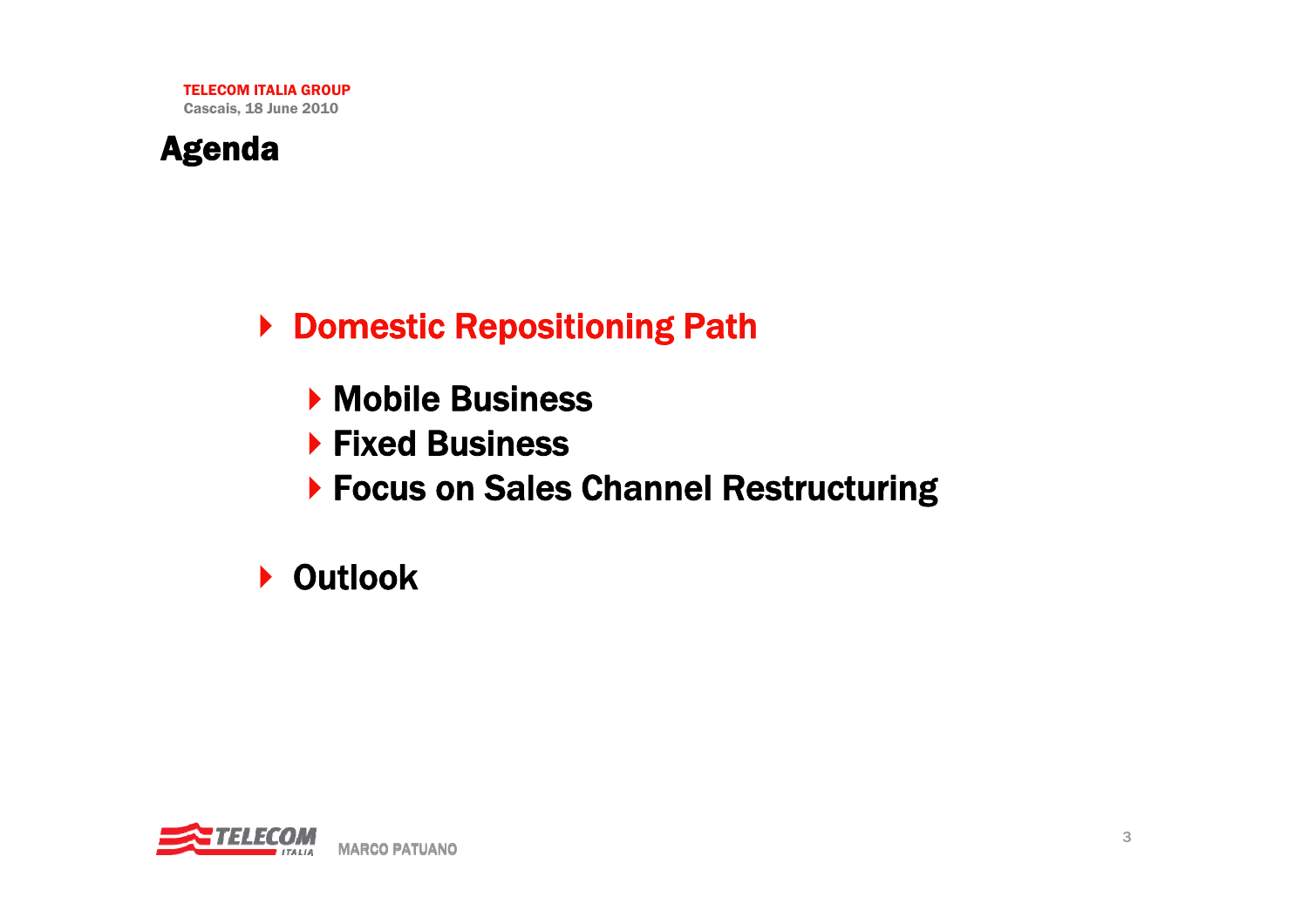Cascais, 18 June 2010

## Domestic Revenues – 1Q2010 Results

*Euro mln, Organic Data*



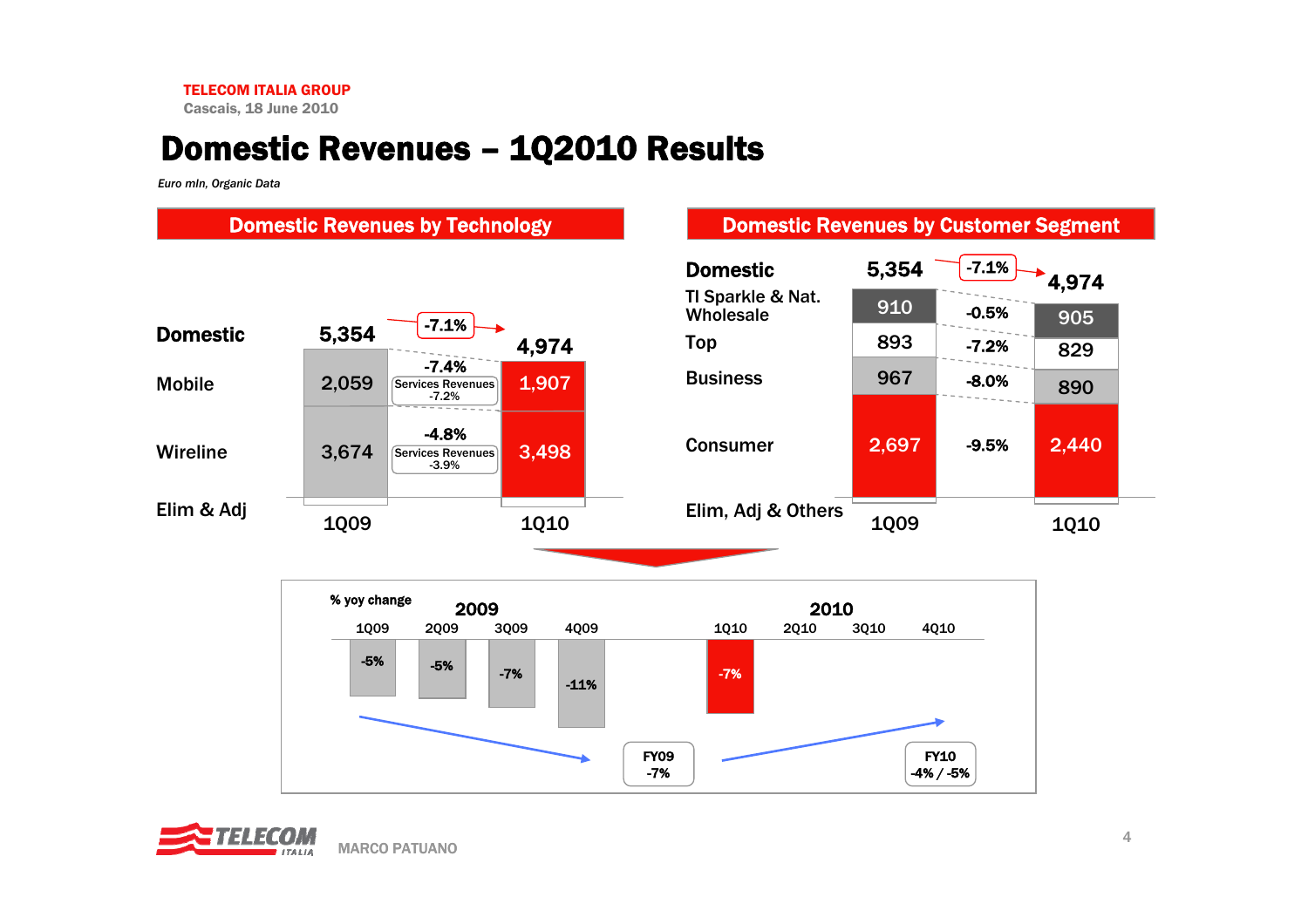## Keep Building Momentum on TI Perception





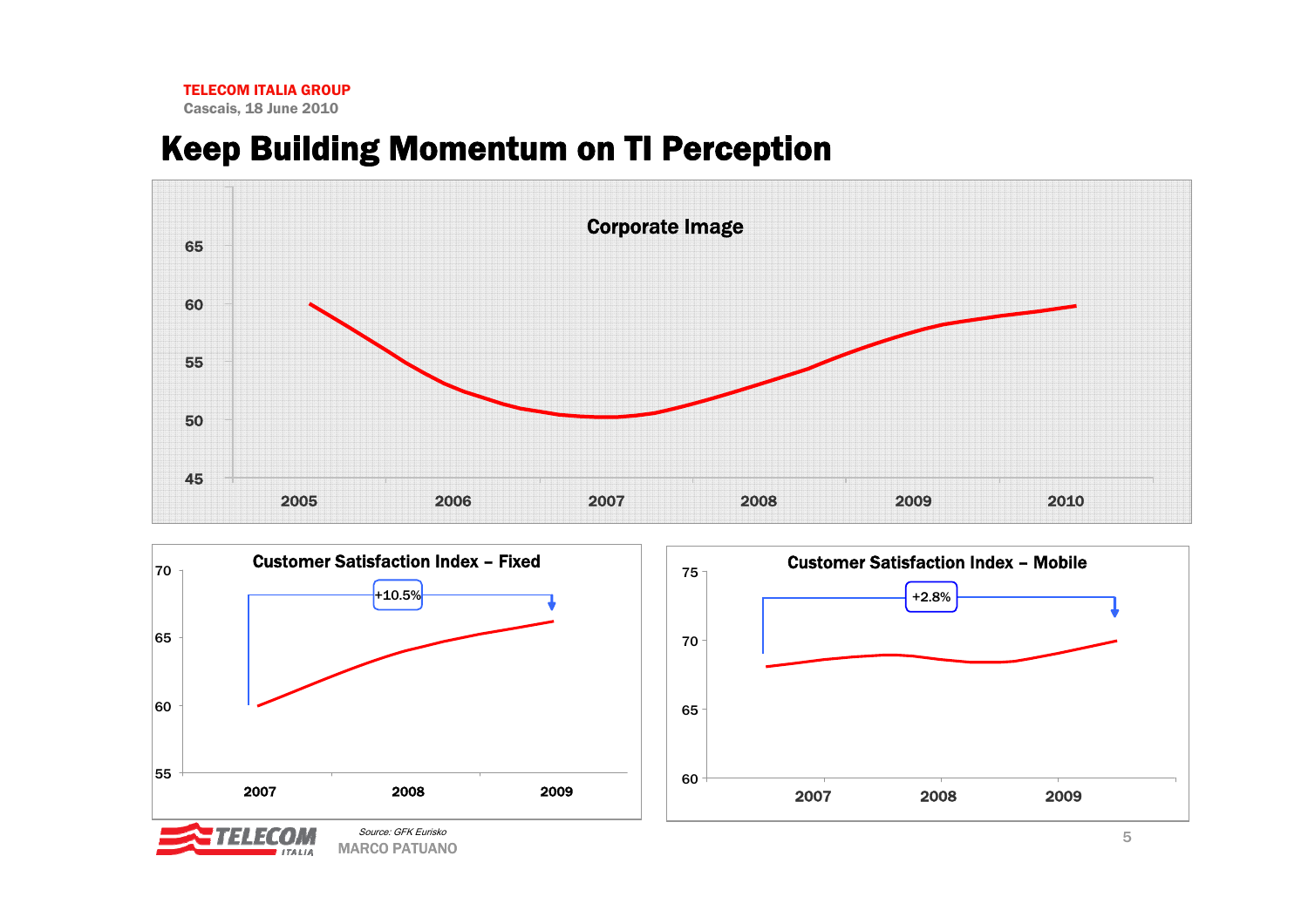#### Domestic Strategy across all Segments



# Quality & Value

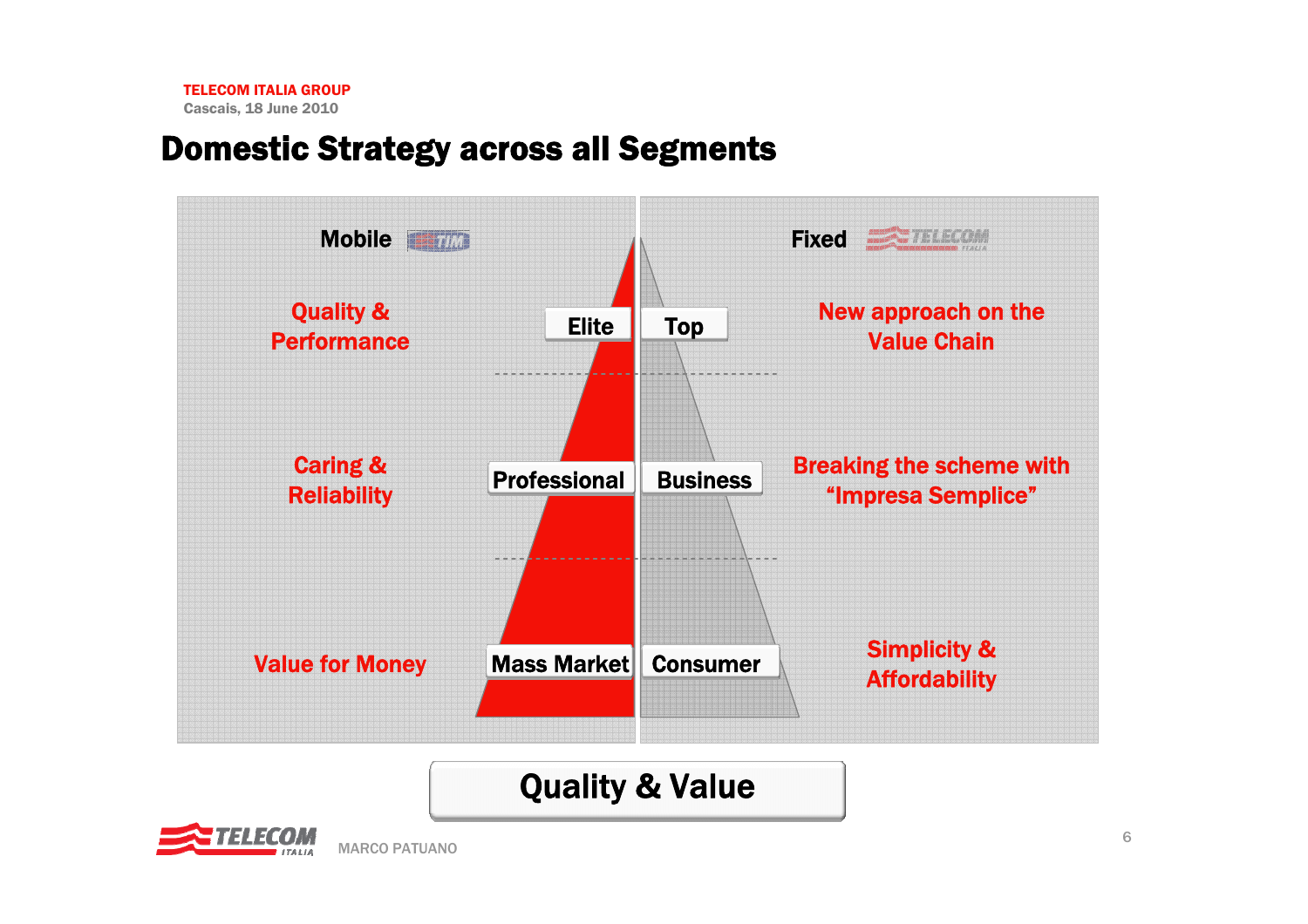

▶ Domestic Repositioning Path

- Mobile Business
- ▶ Fixed Business
- ▶ Focus on Sales Channel Restructuring

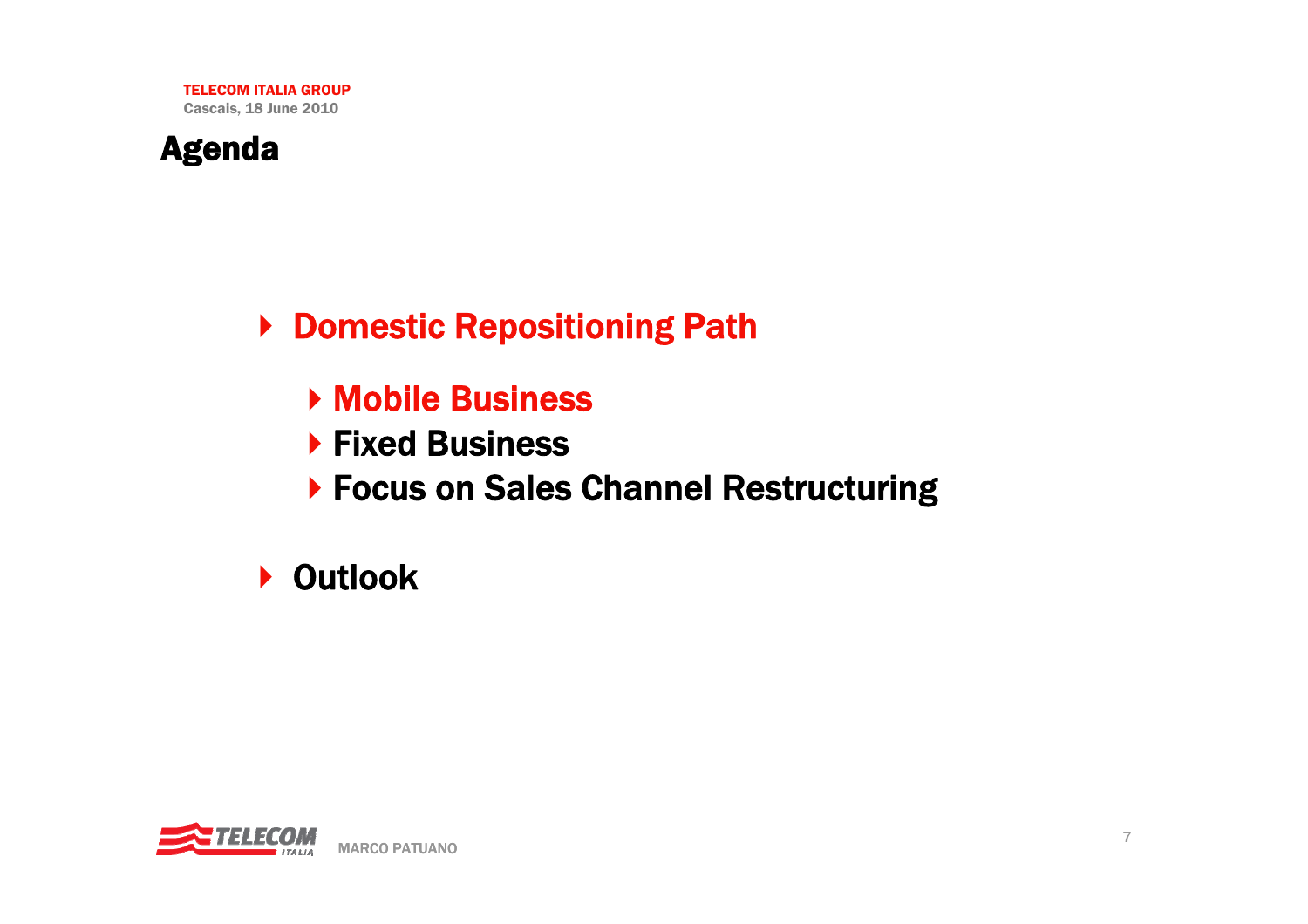#### Mobile Strategy: Be the "Best Value for Money" Choice



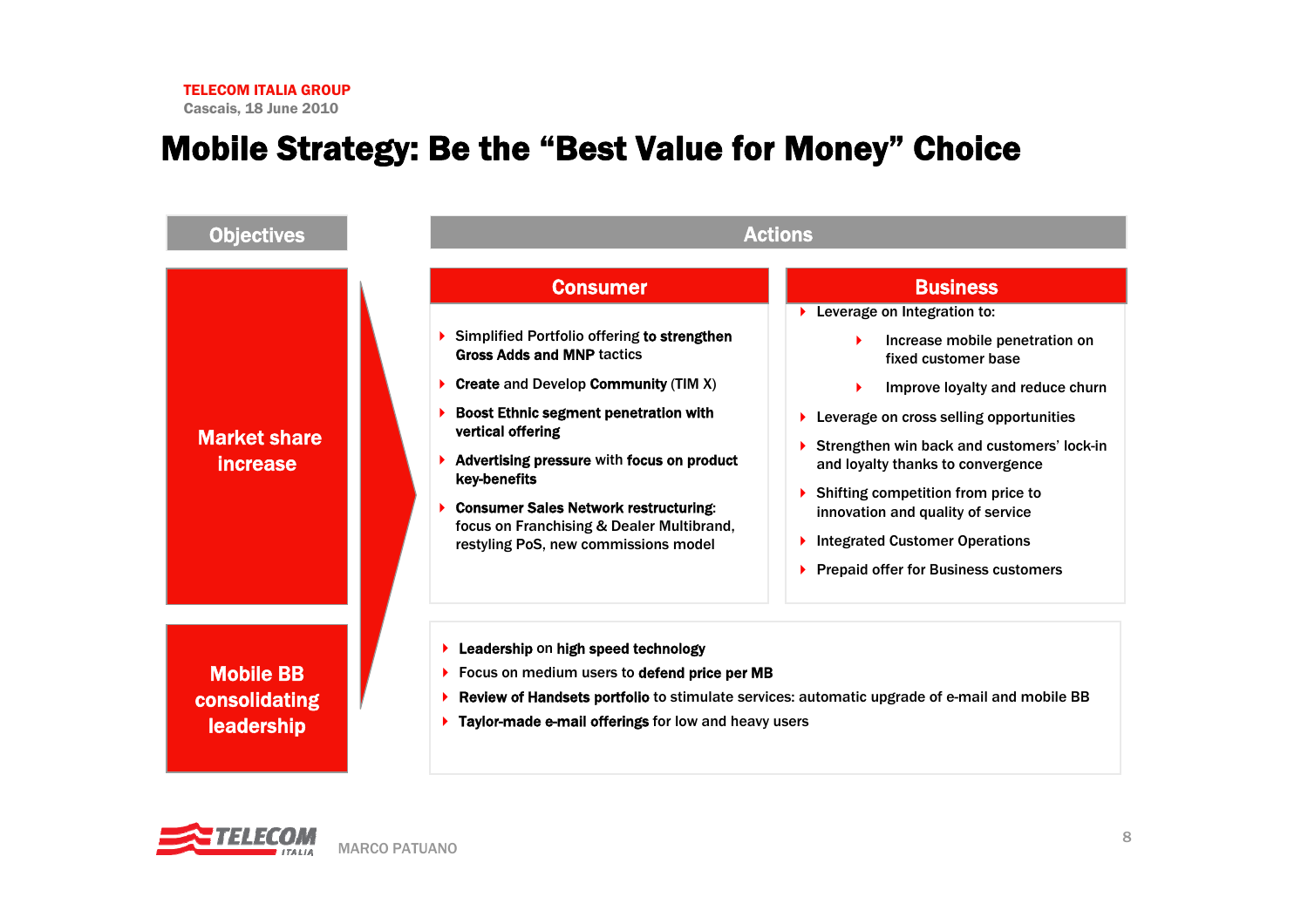#### Mobile Turn-around Strategy by Segment

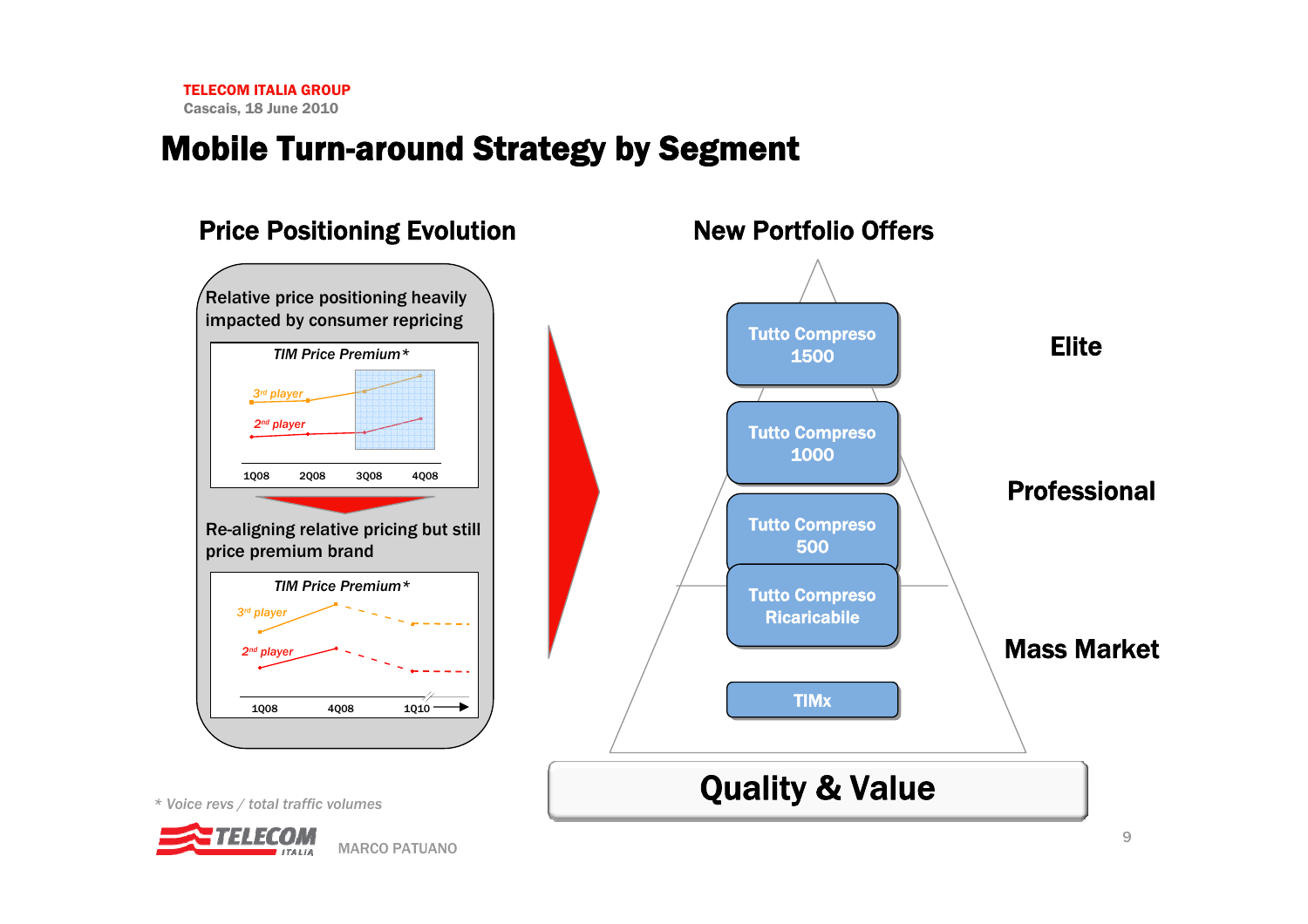## Reinforce Leadership on Mobile Data



# Unmatched Proposition for Network Performance and Devices

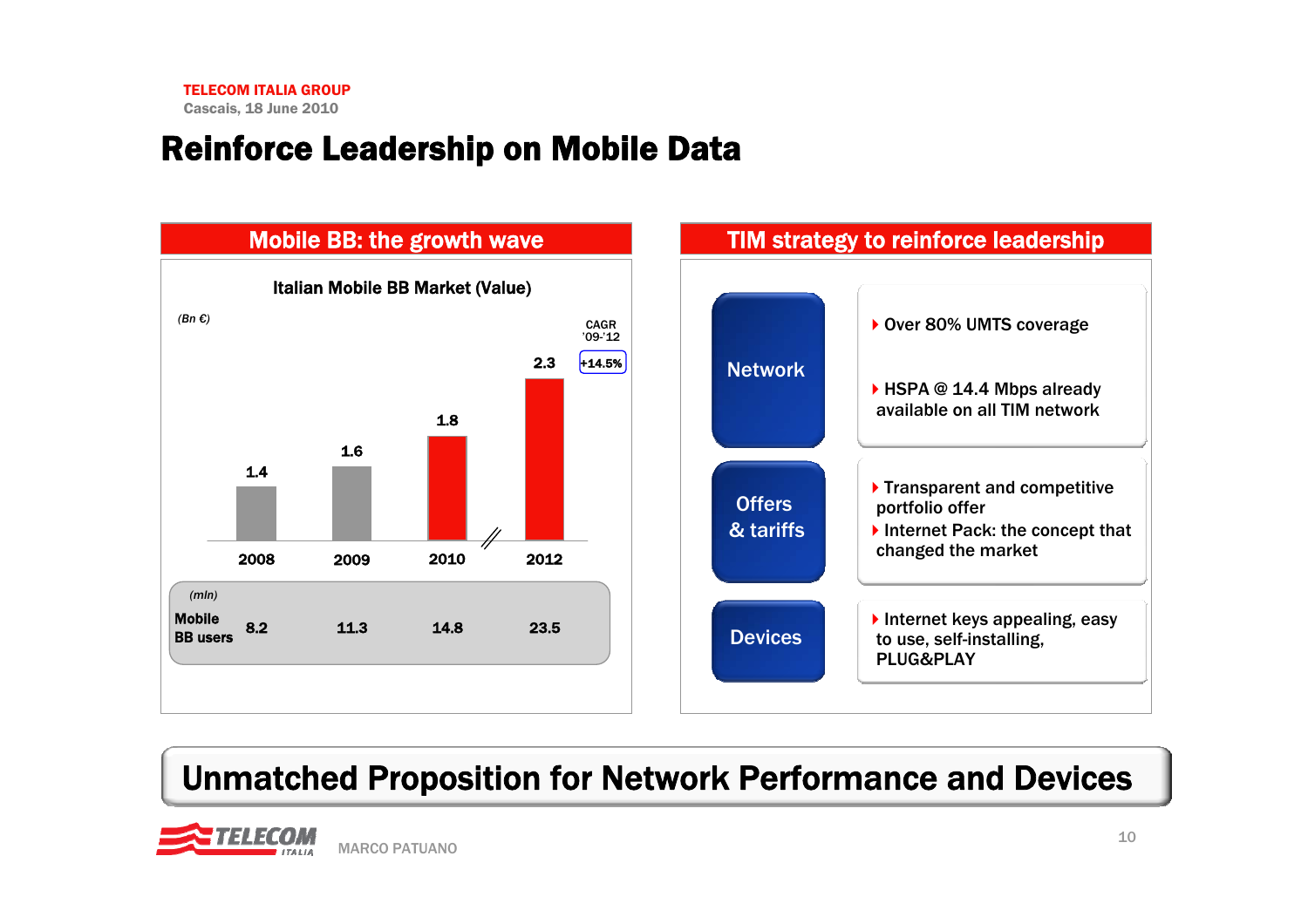## Smartphone Market: A Key Driver for Growth



#### Smartphone Market **TIM Strategy on Arpu driven Smartphones**

Smartphones: key driver for higher quality customers (lower churn, higher ARPU)



Ad-hoc offering to stimulate Data usage:

▶ "TIMx Smartphone": up to 200MB of data traffic at 2€/week

Smartphone Portfolio

▶ 13 cutting-edge devices for all customer segments

## Focus on high-end, service enabler Smartphones

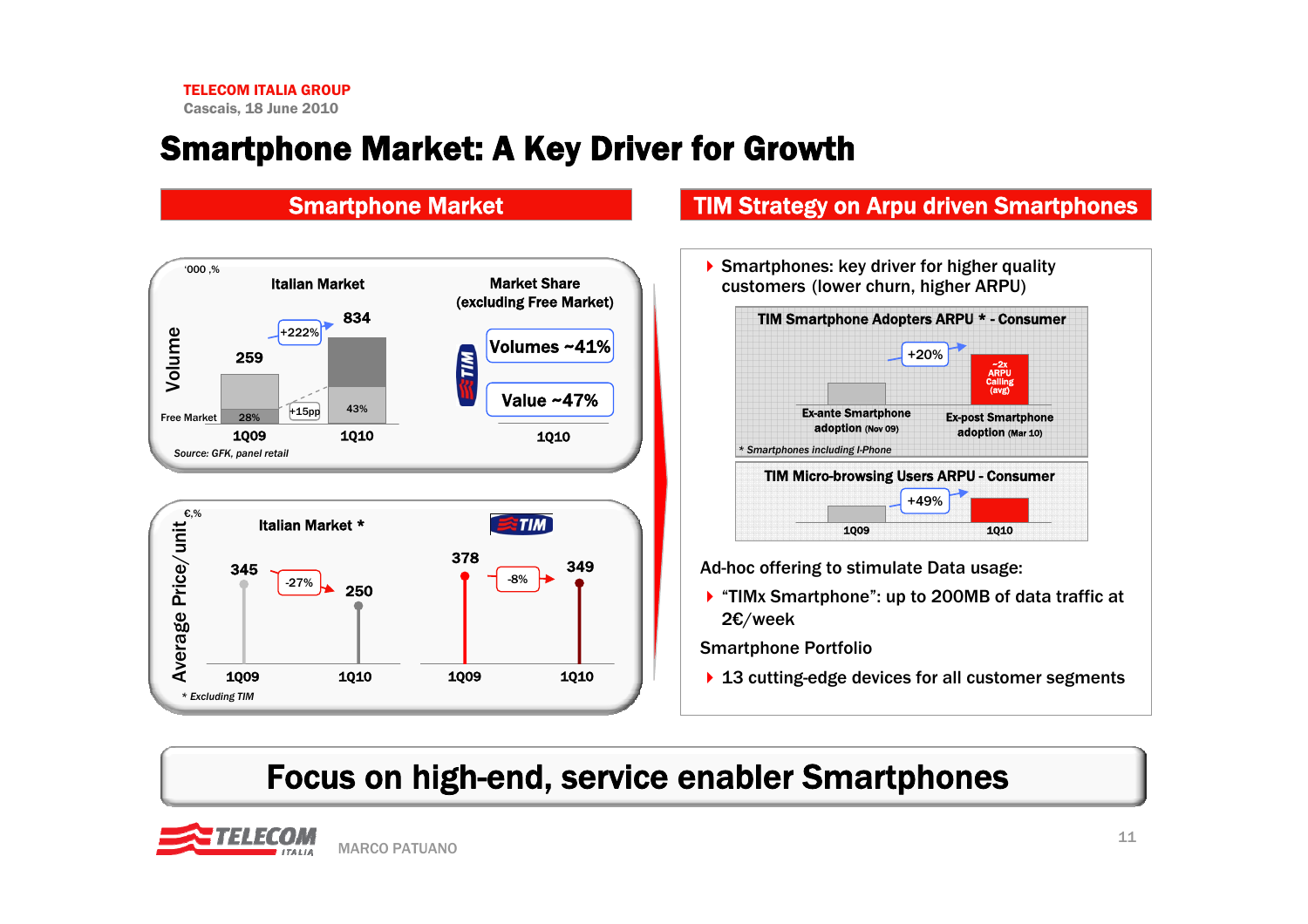Cascais, 18 June 2010

## Mobile - New Communication Strategy





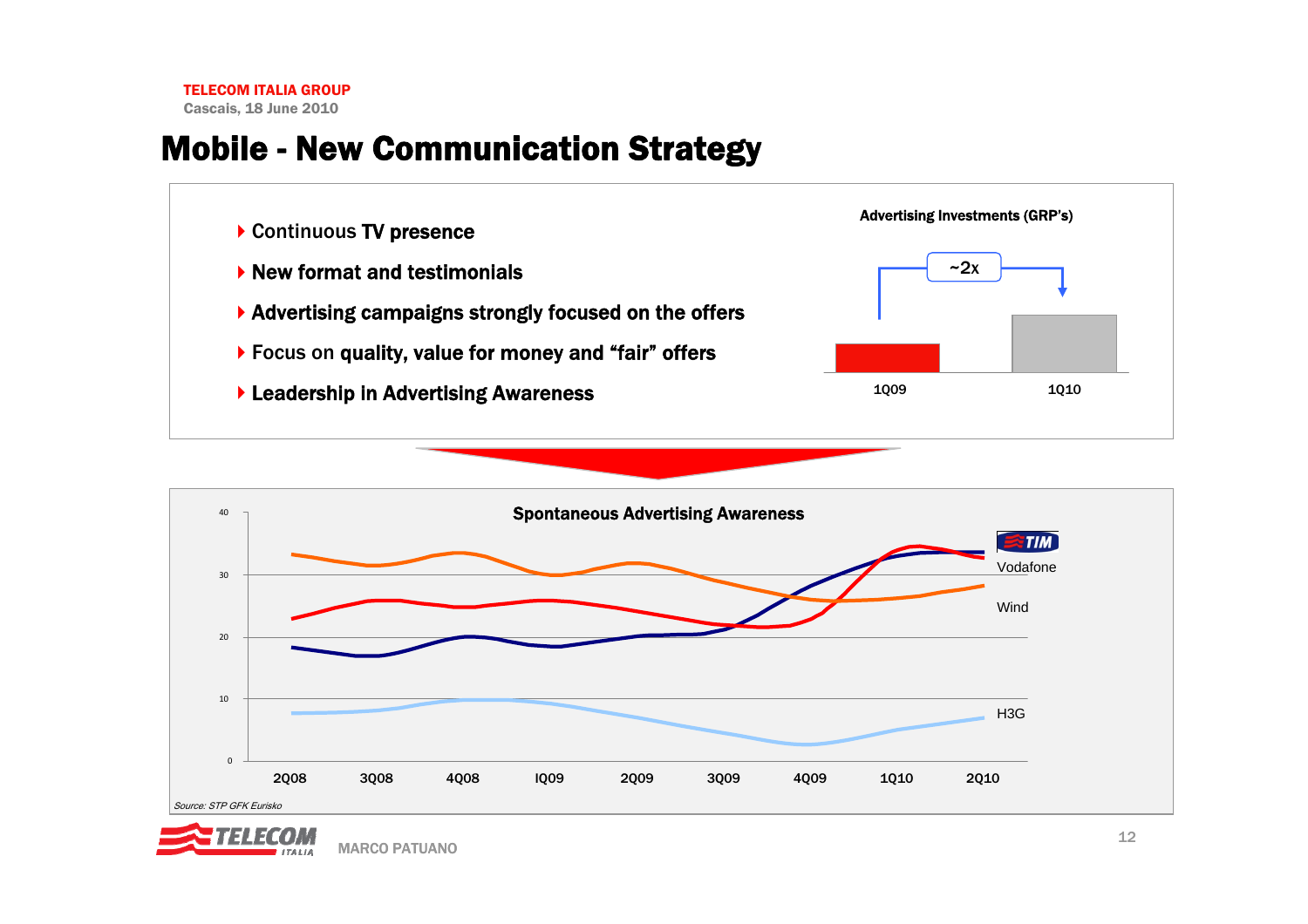Cascais, 18 June 2010

#### Mobile - Main Evidences



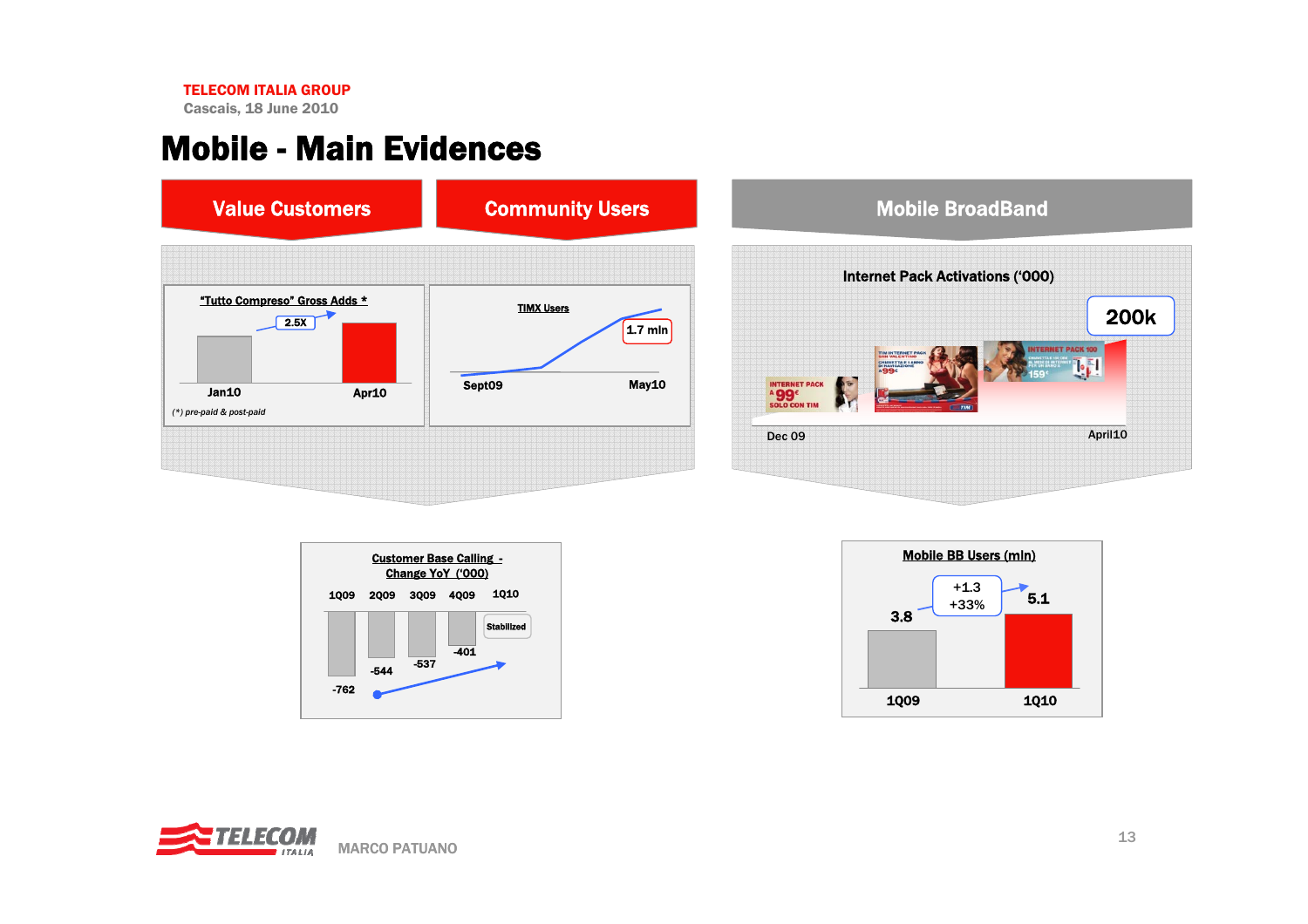

▶ Domestic Repositioning Path

- **Mobile Business**
- Fixed Business
- ▶ Focus on Sales Channel Restructuring

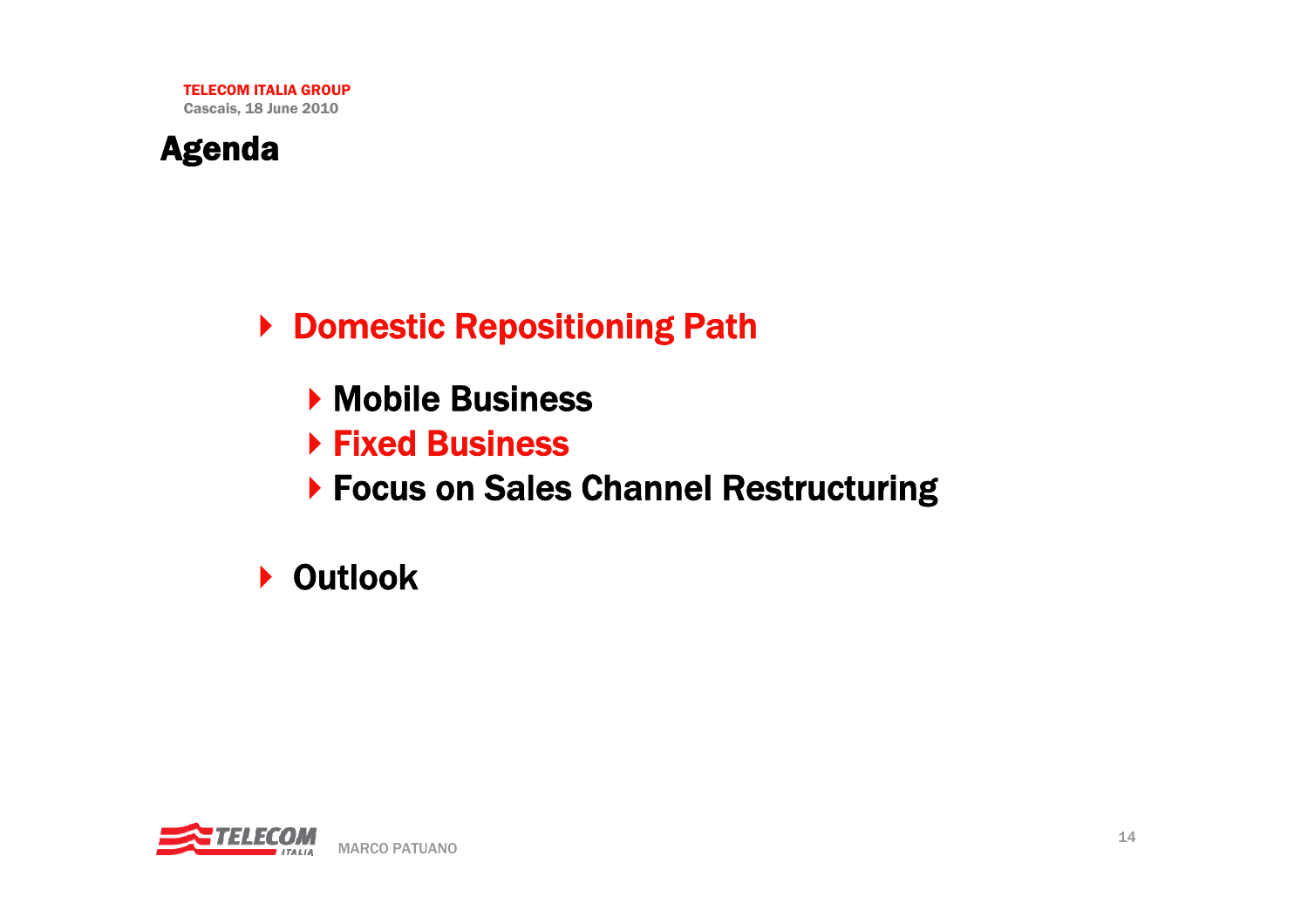#### Fixed Strategy: Consolidate Positive Momentum



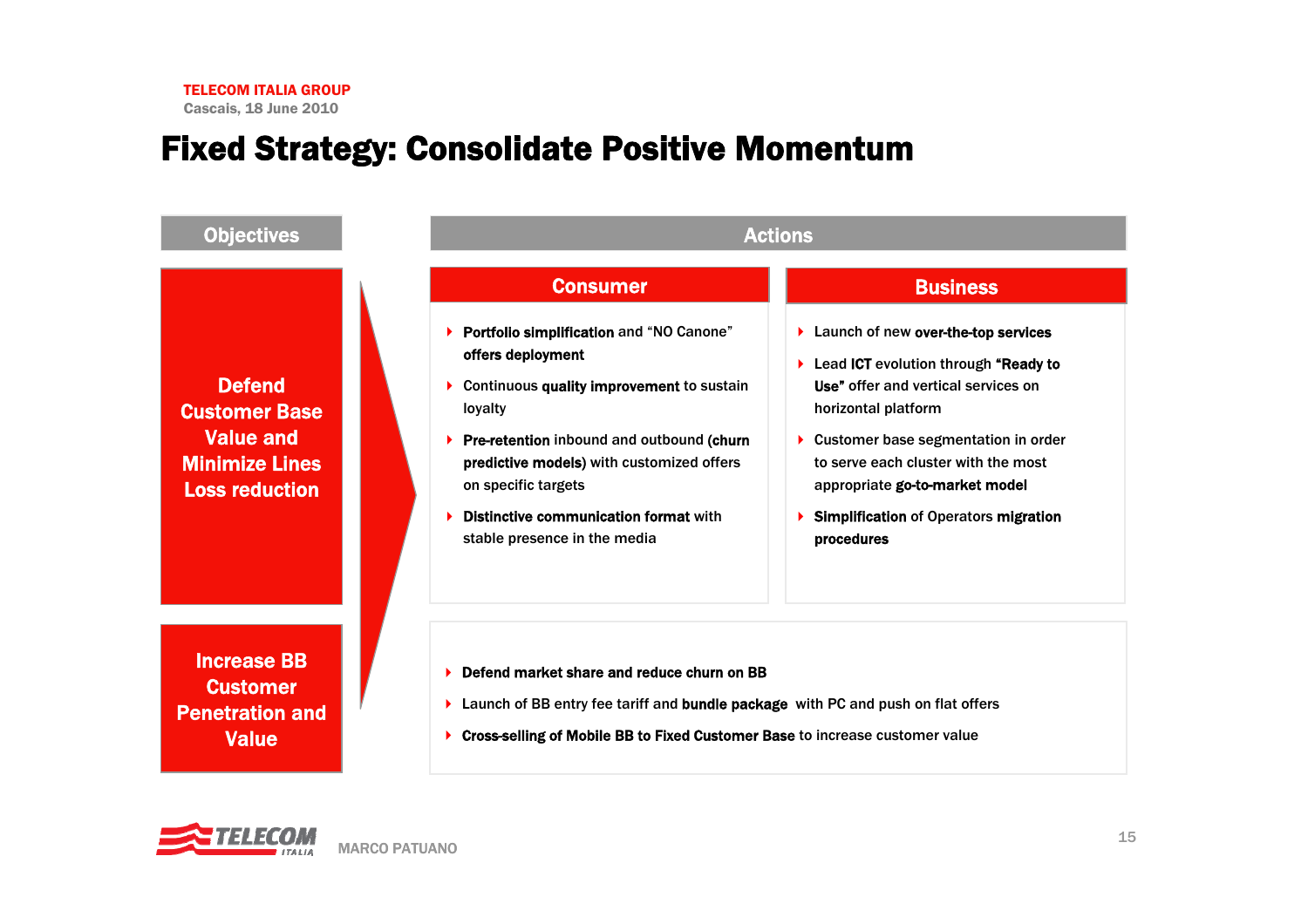## Fixed - Defend Customer Base Value: Simplified Offer Portfolio



- ▶ Customer's first choice with a wide range of Bundled Offers at a fair price to satisfy all customer needs
- ▶ Sustain price premium positioning & Improve Quality of Services
- ▶ Bundling PC and ICT services to broaden certified @mail and data backup penetration

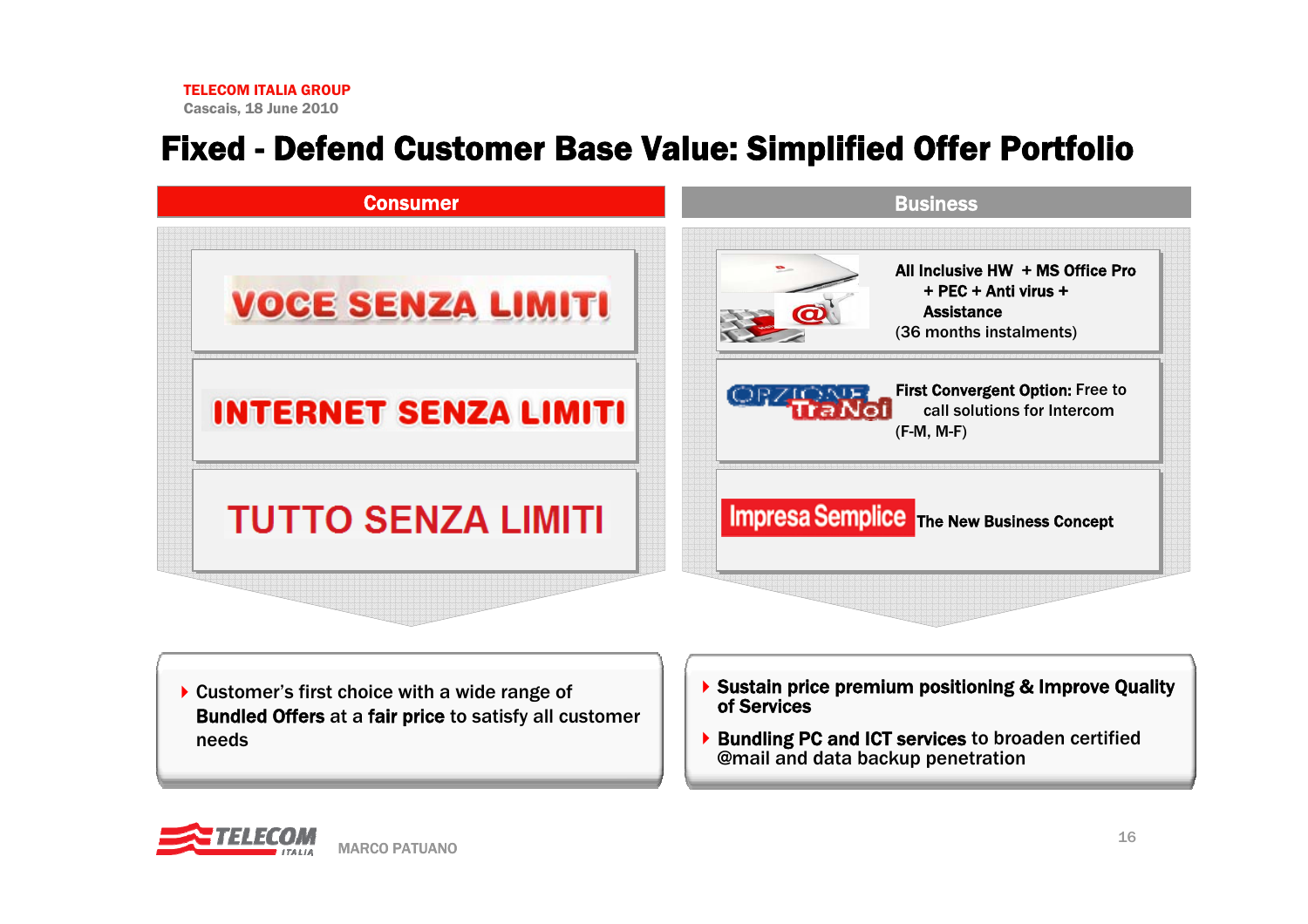Cascais, 18 June 2010

## Fixed - Main Evidences



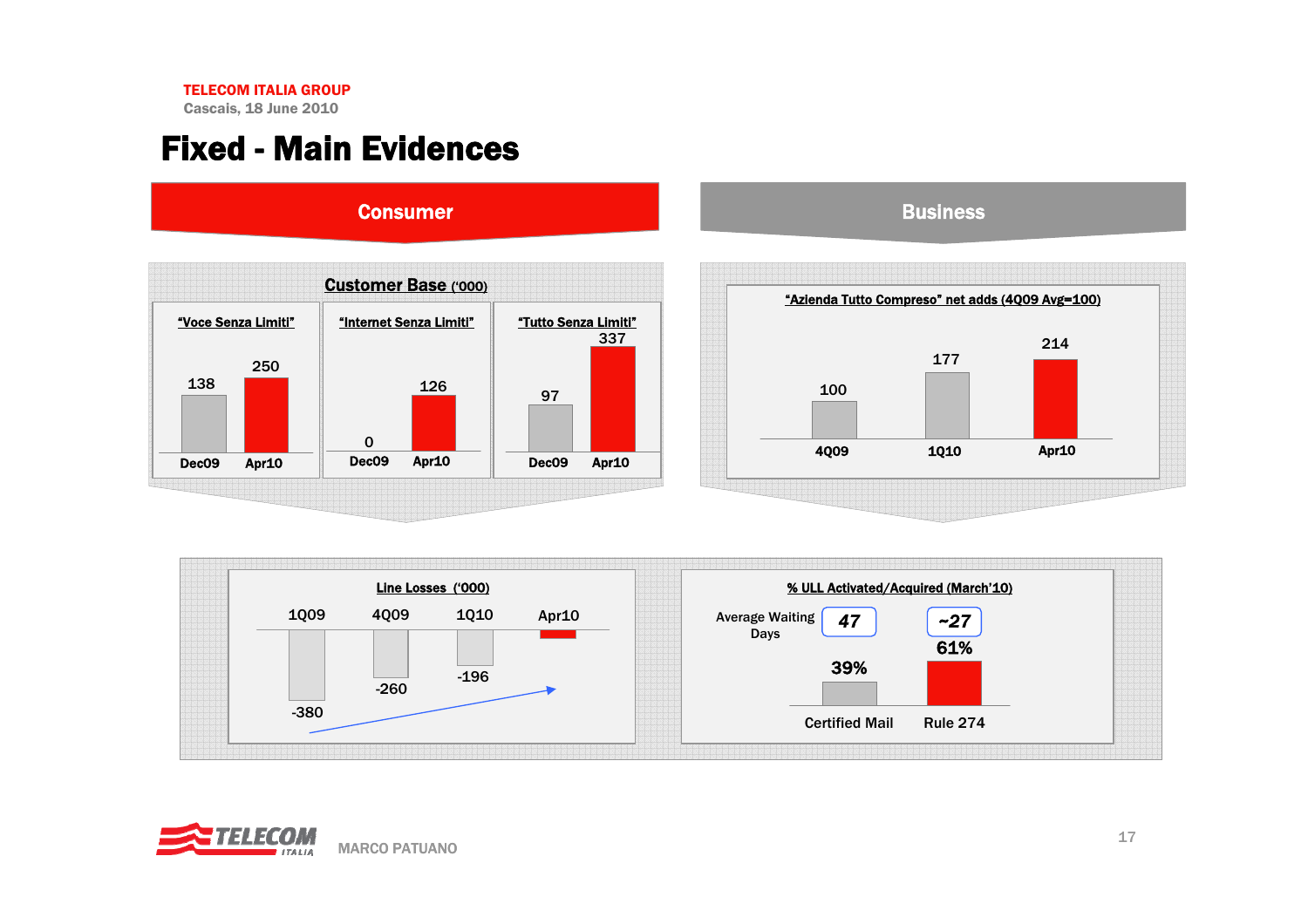Cascais, 18 June 2010

## Domestic - Focus on Efficiency Plan Progress



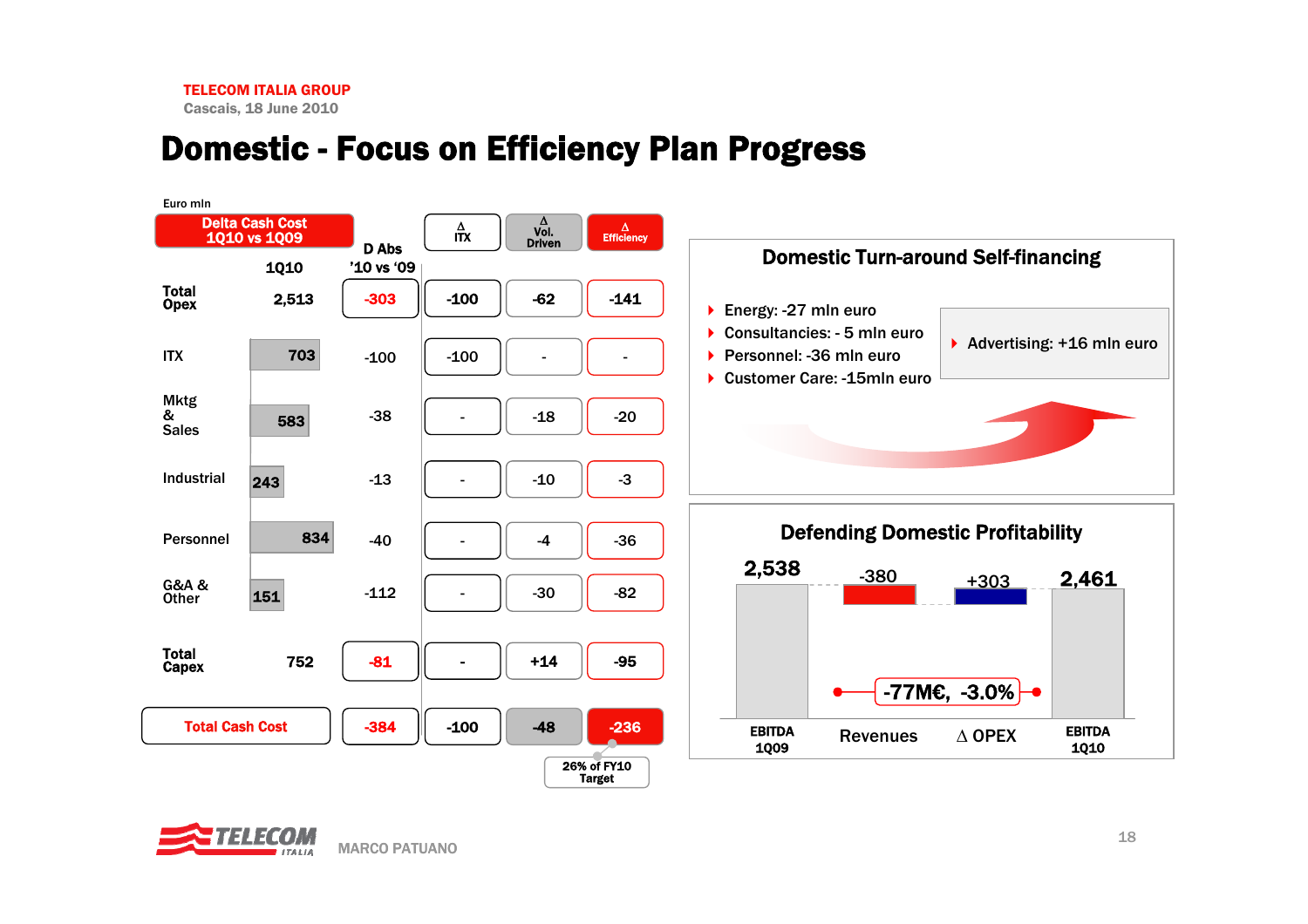

▶ Domestic Repositioning Path

- **Mobile Business**
- ▶ Fixed Business
- Focus on Sales Channel Restructuring

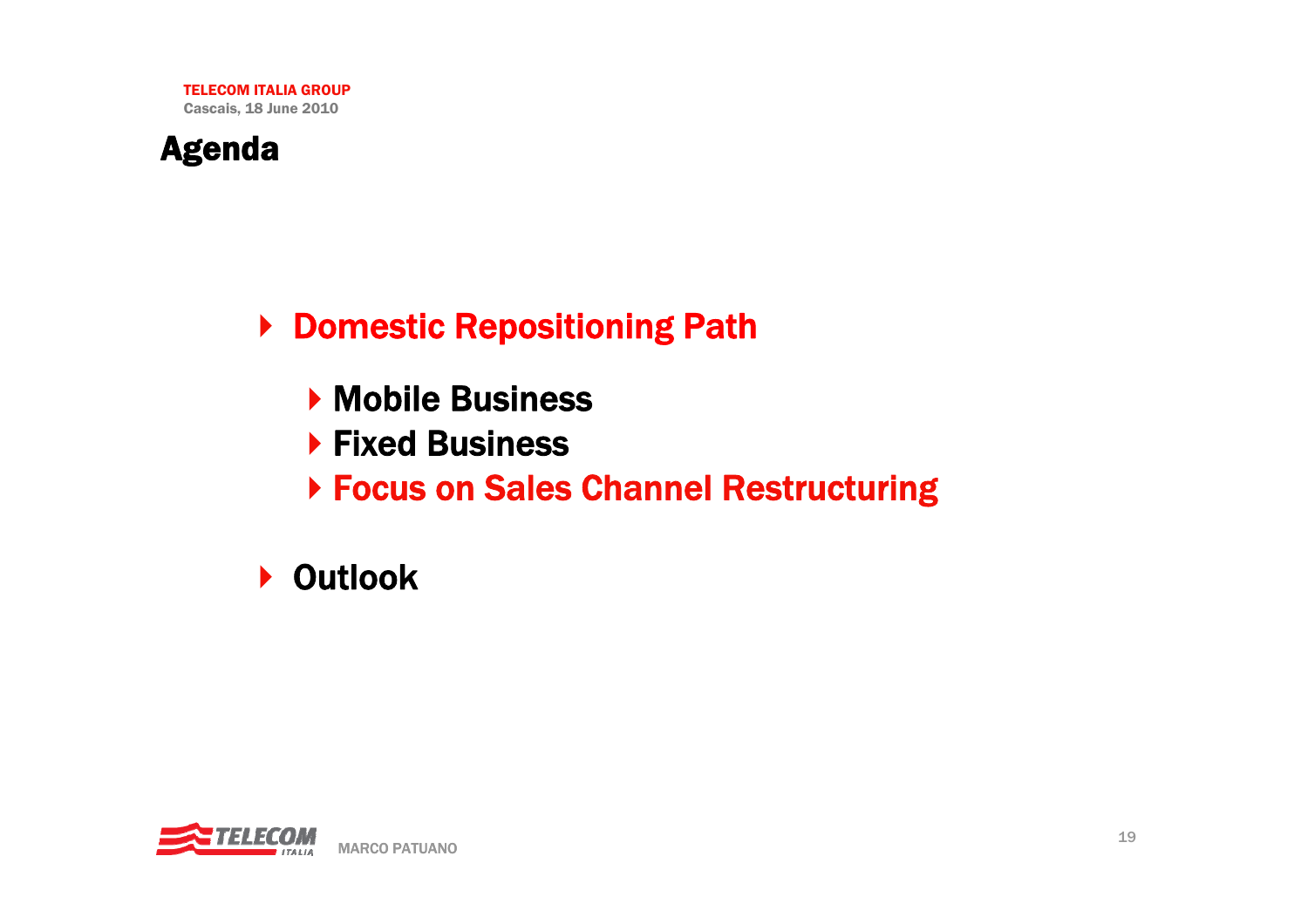Cascais, 18 June 2010

#### Consumer Sales Channels: Deep Changes Underway



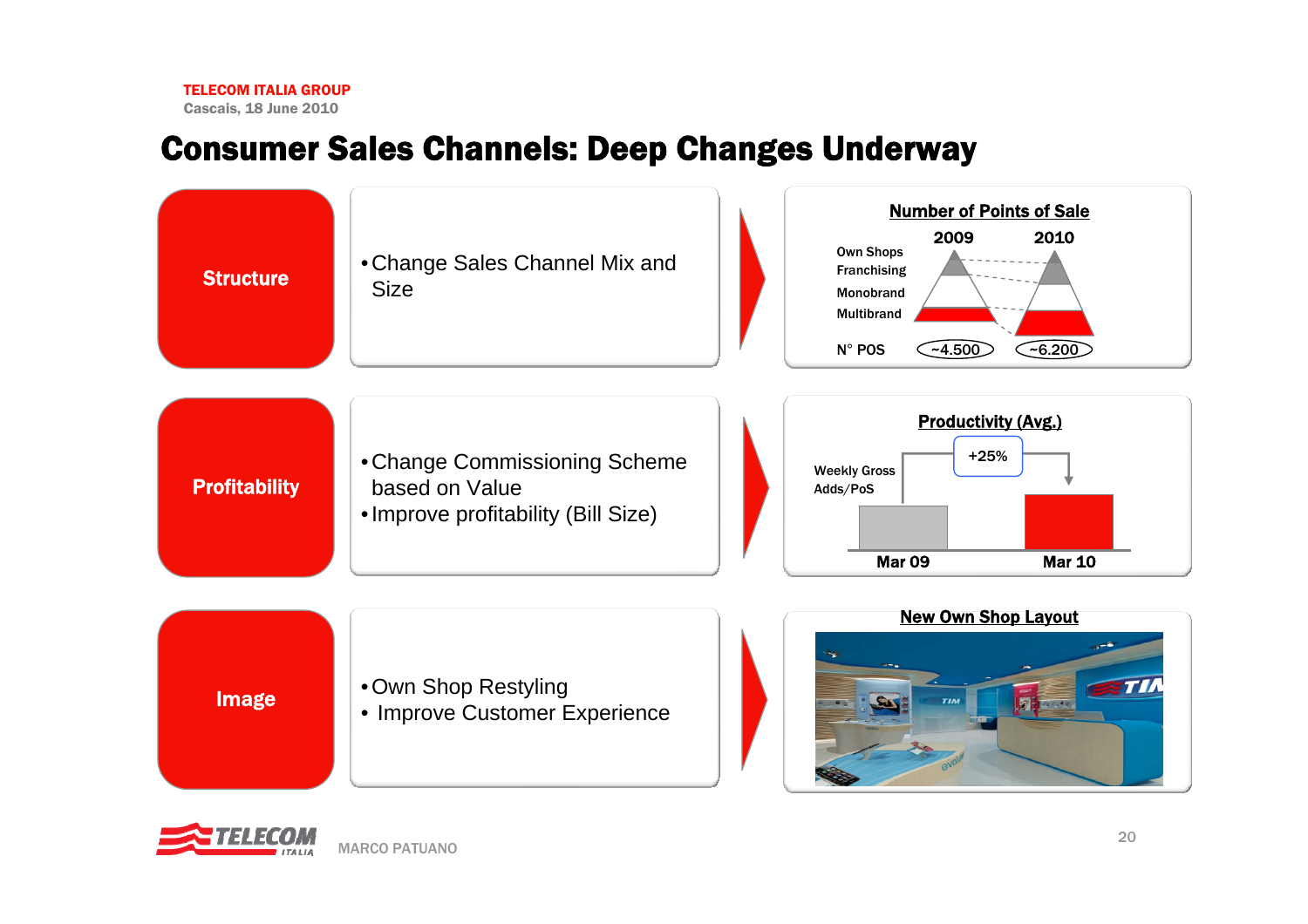#### Business Sales Channels: Fully Exploit up/cross Selling **Opportunities**



*\* Customer mix: % of High/Medium Human Gross Adds*

*\*\* Customer quality: Churn rate (%) Gross Adds*

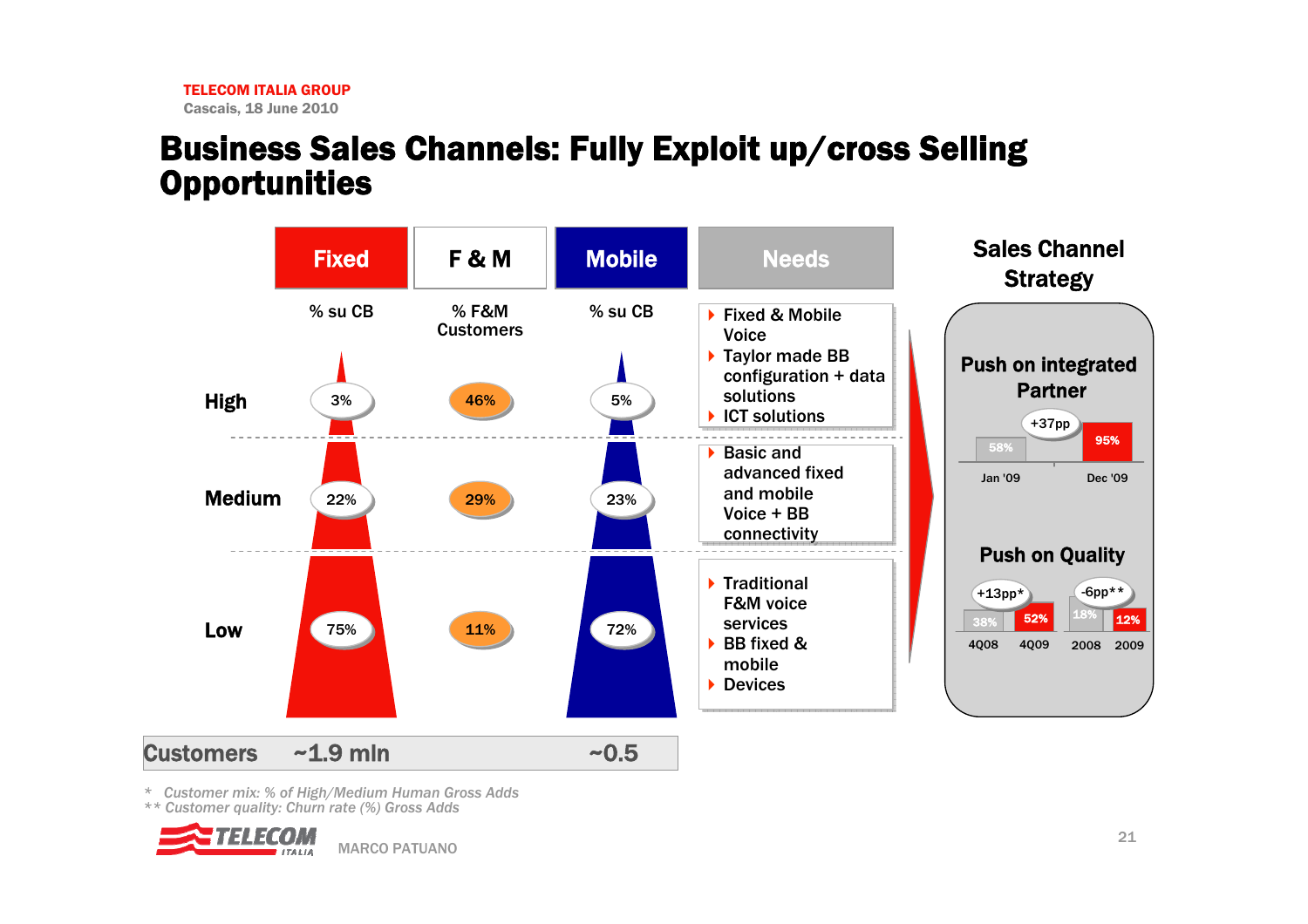

▶ Domestic Repositioning Path

- **Mobile Business**
- ▶ Fixed Business
- ▶ Focus on Sales Channel Restructuring